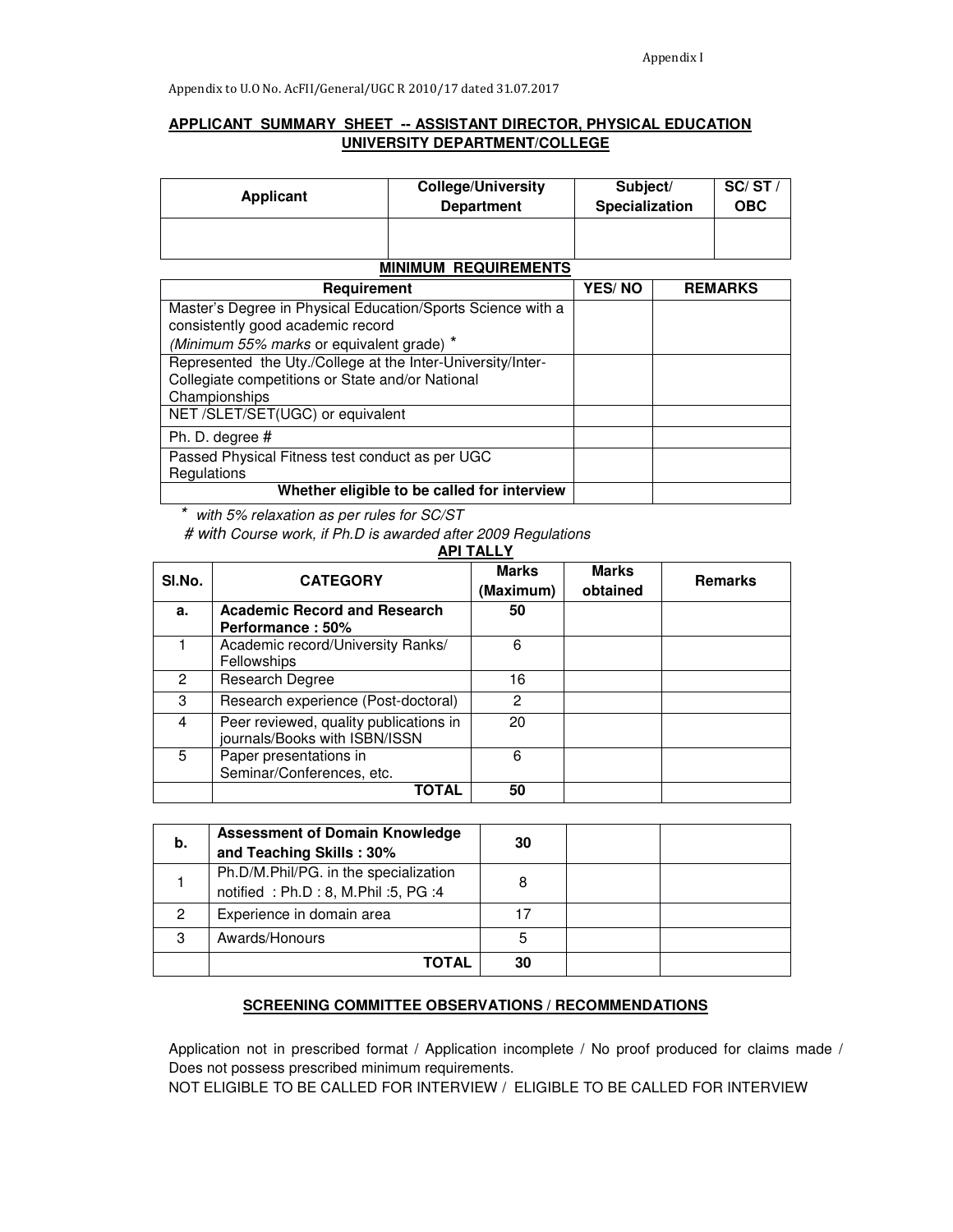# **PRELIMINARY SCORE SHEET-ASSISTANT DIRECTOR, PHYSICAL EDUCATION**

| Name of applicant | <b>SC/ST/OBC</b> | <b>College/ University</b><br>Dept. | Subject/<br><b>Specialization</b> |
|-------------------|------------------|-------------------------------------|-----------------------------------|
|                   |                  |                                     |                                   |

#### **a) Academic Record and Research Performance : 50% (to be assessed by Screening/Selection Committee)**

| SI.<br>No.   | <b>Criteria</b>                                                                                                                                                                                                        | Max.<br><b>Score</b> | <b>Score</b><br>obtained |
|--------------|------------------------------------------------------------------------------------------------------------------------------------------------------------------------------------------------------------------------|----------------------|--------------------------|
| $\mathbf{1}$ | Academic record/ University Rank/Fellowships<br>(Maximum 6 points)                                                                                                                                                     |                      |                          |
|              | 60% & above for PG<br>: 2 points<br>Any one of the first three ranks for Graduation/PG<br>: 2 points<br>each                                                                                                           | 6                    |                          |
|              | Any Degree/Diploma of minimum One year<br>duration in Physical Education<br>$: 1$ point<br><b>UGC JRF</b><br>: 2 points<br>National/State Fellowships<br>$: 1$ point<br><b>International Fellowships</b><br>: 2 points |                      |                          |
| 2            | Research Degree/NET (Maximum 16 points)<br>Ph.D.: 16 points; M.Phil + NET: 10 points NET only: 6 points                                                                                                                | 16                   |                          |
| 3            | Post Doctoral Research experience (Maximum 2 points)<br>International<br>$\cdot$ 2<br>points/year<br>National/University<br>: 1 point/<br>year                                                                         | 2                    |                          |
| 4            | Publications in journals/books with ISSN/ISBN *<br>(Maximum 20 points)                                                                                                                                                 | 20                   |                          |
|              | Papers in International Journals<br>$\therefore$ 3<br>points/paper<br>Papers in National Journals<br>$\therefore$ 2                                                                                                    |                      |                          |
|              | points/paper<br>State Journals in regional language<br>$: 1$ point/<br>paper                                                                                                                                           |                      |                          |
|              | Books with ISBN No: (International Publishers)<br>: 8 points<br>/book                                                                                                                                                  |                      |                          |
|              | Books with National/Government Publishers<br>: 4<br>points/book                                                                                                                                                        |                      |                          |
|              | (*If there are 2 authors, marks shall be distributed in the following<br>ratio: 6:4. If more than 2 authors, marks shall be distributed as<br>follows:                                                                 |                      |                          |
|              | 1 <sup>st</sup> author : 40% rest shall be distributed equally among other<br>authors).                                                                                                                                |                      |                          |
| 5            | Paper presentations in Seminar/Conferences, etc. (Maximum 6<br>points) (International: 2 points/paper; National:1 point/paper)                                                                                         | 6                    |                          |
|              | Sub total for (a)                                                                                                                                                                                                      | 50                   |                          |

(Counting research/teaching experience: Only post-Ph.D experience will be counted as research experience, i.e., research experience acquired by the applicant after obtaining his/her Ph.D. Continuous research/teaching experience in different/ same college/ institution will be counted together. Teaching experience means experience acquired by the applicant after obtaining the minimum qualifications prescribed by the UGC. For counting teaching experience, a candidate has to serve as a full time teacher in University/Affiliated College.)